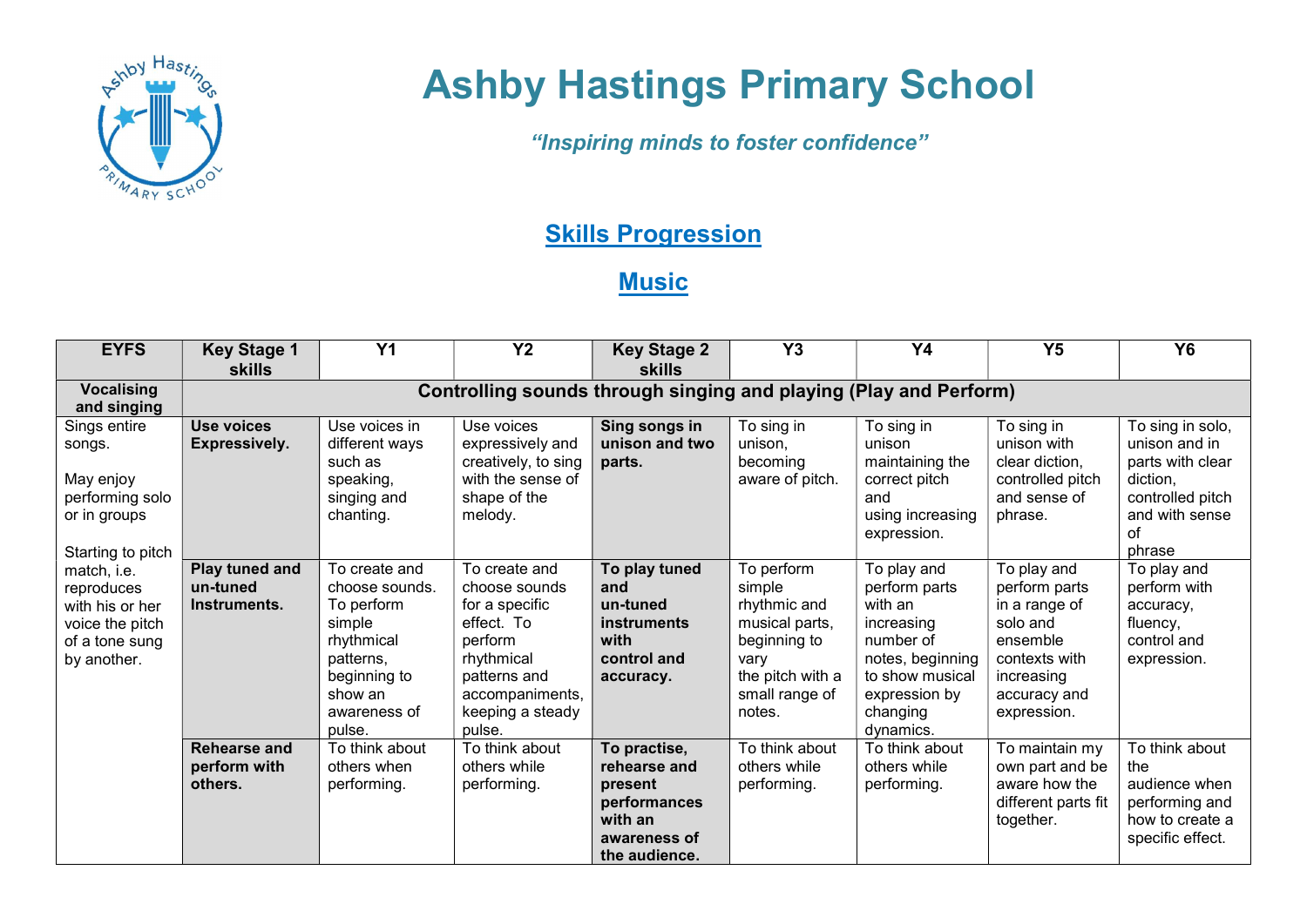| <b>Exploring and</b><br>playing                                                                                                                                                              | <b>Creating and developing musical ideas (Create and Compose)</b>                                                                               |                                                                                                                                                                   |                                                                                                                                                         |                                                                                                                                                                                     |                                                                                                        |                                                                                                                                            |                                                                                                                               |                                                                                                                                                                                   |
|----------------------------------------------------------------------------------------------------------------------------------------------------------------------------------------------|-------------------------------------------------------------------------------------------------------------------------------------------------|-------------------------------------------------------------------------------------------------------------------------------------------------------------------|---------------------------------------------------------------------------------------------------------------------------------------------------------|-------------------------------------------------------------------------------------------------------------------------------------------------------------------------------------|--------------------------------------------------------------------------------------------------------|--------------------------------------------------------------------------------------------------------------------------------------------|-------------------------------------------------------------------------------------------------------------------------------|-----------------------------------------------------------------------------------------------------------------------------------------------------------------------------------|
| May play along<br>with the beat of<br>a song they are<br>singing or<br>listening to.<br>Creates sounds<br>based on a                                                                         | <b>Create musical</b><br>patterns.                                                                                                              | To know about<br>and experiment<br>with sounds.                                                                                                                   | Repeat short<br>rhythmic and<br>melodic patterns.                                                                                                       | Improvise,<br>developing<br>rhythmic and<br>melodic<br>material<br>when<br>performing                                                                                               | To create<br>simple<br>rhythmical<br>patterns that<br>use a small<br>range of notes.                   | To create<br>rhythmical<br>and simple<br>melodic patterns<br>using an<br>increased<br>number of<br>notes.                                  | To create<br>increasingly<br>complicated<br>rhythmic and                                                                      | To create and<br>improvise<br>melodic and<br>rhythmic<br>phrases as part<br>of a<br>group                                                                                         |
| theme e.g.<br>creates the<br>sound of the<br>seaside.                                                                                                                                        | Explore,<br>choose and<br>organise<br>sounds and<br>musical ideas                                                                               | To recognise<br>and<br>explore how<br>sounds can be<br>organised. To<br>identify and<br>organise sounds<br>using simple<br>criteria e.g. loud,<br>soft, high low. | To begin to<br>explore and<br>choose and order<br>sounds using the<br>inter-related<br>dimensions of<br>music*.                                         | Explore,<br>choose,<br>combine and<br>organise<br>musical<br>ideas with<br>musical<br><b>structures</b>                                                                             | To begin to join<br>simple layers of<br>sound, e.g. a<br>background<br>rhythm<br>and a solo<br>melody. | To join layers of<br>sound, thinking<br>about<br>musical<br>dynamics of<br>each layer and<br>understanding<br>the<br>effect.               | melodic phrases<br>within given<br>structures.                                                                                | performance<br>and<br>compose by<br>developing<br>ideas within a<br>range of given<br>musical<br>structures.                                                                      |
| <b>Moving and</b><br>dancing                                                                                                                                                                 |                                                                                                                                                 |                                                                                                                                                                   |                                                                                                                                                         | Responding and reviewing appraising skills                                                                                                                                          |                                                                                                        |                                                                                                                                            |                                                                                                                               |                                                                                                                                                                                   |
| Moves to the<br>sound of<br>instruments<br>e.g. walks,<br>jumps, hops to<br>the sound of a<br>beating drum.<br>Moves in time<br>to the pulse of<br>the music and<br>physically<br>respond to | <b>Explore and</b><br>express ideas<br>and feelings<br>about music<br>using<br>movement,<br>dance and<br>expressive and<br>musical<br>language. | To talk about<br>how<br>music makes<br>you feel<br>or want to move.<br>E.g. it makes me<br>want to<br>jump/sleep/shout<br>etc.                                    | To respond to<br>different moods<br>in<br>music and<br>explain thinking<br>about changes in<br>sound.                                                   | Analyse and<br>compare<br>sounds<br><b>Explore and</b><br>explain ideas<br>and<br>feelings about<br>music using<br>movement,<br>dance<br>and expressive<br>and musical<br>language. | To explore and<br>comment on<br>the<br>ways sounds<br>can be used<br>expressively.                     | To recognise<br>and<br>explore the<br>ways<br>sounds can be<br>combined and<br>used<br>expressively<br>and comment<br>on this effect.      | To describe,<br>compare and<br>evaluate<br>different types<br>of music,<br>beginning to use<br>musical words.                 | To describe,<br>compare and<br>evaluate<br>different<br>types of music<br>using a range of<br>musical<br>vocabulary<br>including the<br>inter-related<br>dimensions of<br>music*. |
| changes in the<br>music, e.g.<br>jumps in<br>response to<br>loud/sudden<br>changes in the<br>music.                                                                                          | To make<br><b>Improvements</b><br>to my own<br>work.                                                                                            | To think about<br>and<br>make simple<br>suggestions<br>about<br>what could make<br>their<br>own work better.<br>E.g.:                                             | To identify what<br>improvements<br>could be made to<br>own work and<br>make these<br>changes,<br>including altering<br>use of voice,<br>playing of and | To reflect on<br>and<br>improve own<br>and<br>others work in<br>relation to its<br>intended effect                                                                                  | To comment on<br>the<br>effectiveness of<br>own work,<br>identifying and<br>making<br>improvements.    | To comment on<br>the<br>effectiveness of<br>own work,<br>identifying and<br>making<br>improvements<br>based on its<br>intended<br>outcome. | To comment on<br>the success of<br>own and others<br>work,<br>suggesting<br>improvements<br>based on<br>intended<br>outcomes. | To evaluate the<br>success of own<br>and others<br>work,<br>suggesting<br>specific<br>improvements<br>based on<br>intended                                                        |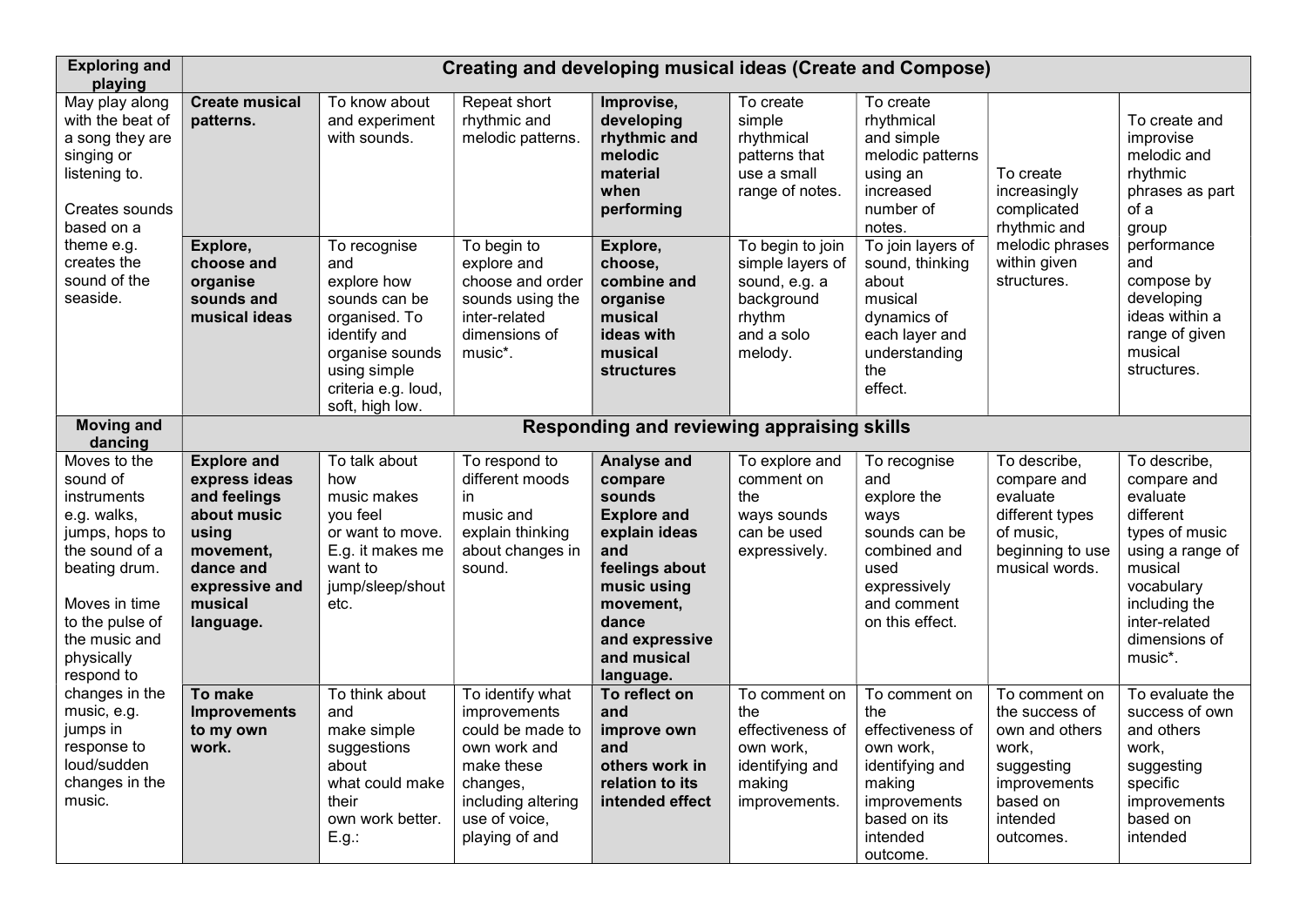|                                                                                                                                                                                                                                                 |                                                                                                                                                                                                                       | play faster or<br>louder.                                                                                               | choice of<br>instruments.                                                                                       |                                                                                                                                                                                                                                                                            |                                                                                                                                        |                                                                                                                       |                                                                                                                         | outcomes and<br>comment on                                                                                                                   |  |
|-------------------------------------------------------------------------------------------------------------------------------------------------------------------------------------------------------------------------------------------------|-----------------------------------------------------------------------------------------------------------------------------------------------------------------------------------------------------------------------|-------------------------------------------------------------------------------------------------------------------------|-----------------------------------------------------------------------------------------------------------------|----------------------------------------------------------------------------------------------------------------------------------------------------------------------------------------------------------------------------------------------------------------------------|----------------------------------------------------------------------------------------------------------------------------------------|-----------------------------------------------------------------------------------------------------------------------|-------------------------------------------------------------------------------------------------------------------------|----------------------------------------------------------------------------------------------------------------------------------------------|--|
|                                                                                                                                                                                                                                                 |                                                                                                                                                                                                                       |                                                                                                                         |                                                                                                                 |                                                                                                                                                                                                                                                                            |                                                                                                                                        |                                                                                                                       |                                                                                                                         | how this could                                                                                                                               |  |
|                                                                                                                                                                                                                                                 |                                                                                                                                                                                                                       |                                                                                                                         |                                                                                                                 |                                                                                                                                                                                                                                                                            |                                                                                                                                        |                                                                                                                       |                                                                                                                         | be achieved.                                                                                                                                 |  |
| <b>Hearing and</b><br>listening                                                                                                                                                                                                                 | Listening and applying knowledge and understanding                                                                                                                                                                    |                                                                                                                         |                                                                                                                 |                                                                                                                                                                                                                                                                            |                                                                                                                                        |                                                                                                                       |                                                                                                                         |                                                                                                                                              |  |
| Thinks<br>abstractly<br>about music<br>and expresses<br>this physically<br>or verbally, e.g.<br>ʻthis music<br>sounds like                                                                                                                      | To listen with<br>concentration<br>and recall<br>sounds within<br>increasing<br>aural<br>memory.                                                                                                                      | To begin to<br>identify<br>simple repeated<br>patterns and<br>follow<br>basic musical<br>instructions.                  | To identify and<br>recognise<br>repeated<br>patterns and<br>follow a wider<br>range of musical<br>instructions. | To listen with<br>attention to<br>detail and to<br>internalise and<br>recall sounds.                                                                                                                                                                                       | To listen with<br>attention and<br>begin to recall<br>sounds.                                                                          | To listen to and<br>recall patterns<br>of sounds with<br>increasing<br>accuracy.                                      | To listen to and<br>recall a range of<br>sounds and<br>patterns of<br>sounds<br>confidently.                            | To listen to,<br>internalise<br>and recall<br>sounds and<br>patterns of<br>sounds with<br>accuracy and<br>confidence.                        |  |
| dinosaurs'.<br>Distinguishes<br>and describes<br>changes in<br>music and<br>compare<br>pieces of<br>music, e.g. 'this<br>music started<br>fast and then<br>became slow'.<br>Associates<br>genres or<br>music with<br>characters and<br>stories. | To know how<br>the combined<br>musical<br>elements of<br>pitch, duration,<br>dynamics,<br>tempo,<br>timbre, texture<br>and silence can<br>be<br>organised and<br>used<br>expressively<br>within simple<br>structures. | To begin to<br>understand<br>that musical<br>elements<br>can be used to<br>create<br>different moods<br>and<br>effects. | To understand<br>how musical<br>elements create<br>different moods<br>and effects.                              | To know how<br>the<br>combined<br>musical<br>elements of<br>pitch,<br>duration,<br>dynamics,<br>tempo,<br>timbre, texture<br>and silence can<br>be<br>organised<br>within<br>musical<br><b>structures</b><br>and used to<br>communicate<br>different moods<br>and effects. | $\overline{1}$ o begin to<br>understand<br>how<br>different<br>musical<br>elements are<br>combined and<br>used to create<br>an effect. | To understand<br>how different<br>musical<br>elements are<br>combined and<br>used<br>expressively.                    | To begin to<br>identify the<br>relationship<br>between sounds<br>and how music<br>can reflect<br>different<br>meanings. | To identify and<br>explore the<br>relationship<br>between sounds<br>and how music<br>can reflect<br>different<br>meanings.                   |  |
|                                                                                                                                                                                                                                                 | To understand<br>that sounds can<br>be made in<br>different ways<br>and described<br>using given and<br>invented signs<br>and symbols.                                                                                | To begin to<br>represent<br>sounds with<br>simple sounds<br>including shapes<br>and marks.                              | To confidently<br>represent sounds<br>with a range of<br>symbols, shapes<br>and marks.                          | To know that<br>music is<br>produced<br>in different<br>ways and<br>described<br>through<br>relevant<br>established and<br>invented<br>notations.                                                                                                                          | To begin to<br>recognise<br>simple<br>notations to<br>represent<br>music,<br>including pitch<br>and volume.                            | To understand<br>and begin to<br>use<br>established and<br>invented<br>musical<br>notations to<br>represent<br>music. | To recognise<br>and use a range<br>of musical<br>notations<br>including staff<br>notation.                              | To use and<br>apply a<br>range of musical<br>notations<br>including staff<br>notation, to<br>plan, revise and<br>refine musical<br>material. |  |